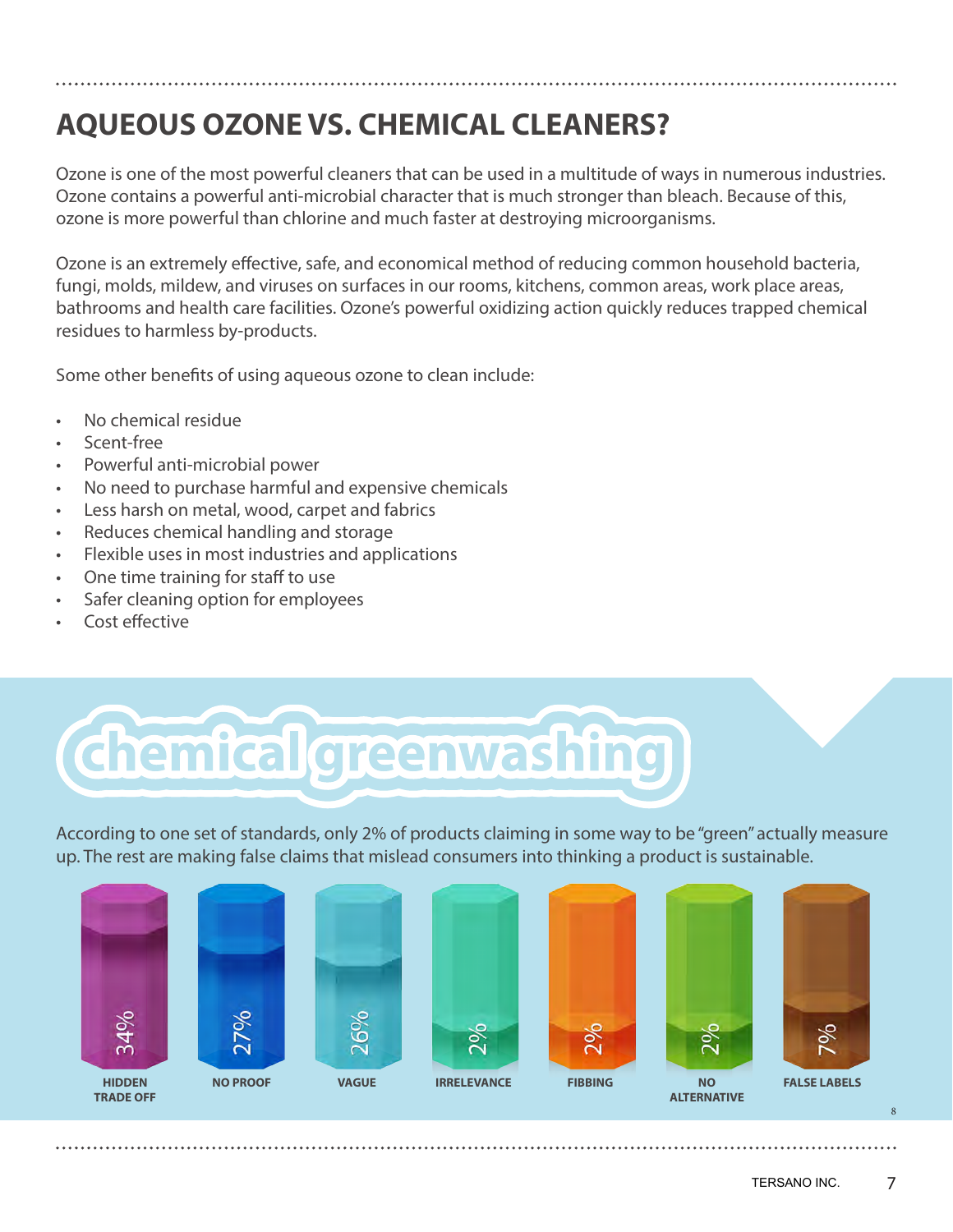# **ORGANIC COMMERICAL CLEANING SOLUTION**

An organic commercial cleaning system produces aqueous ozone using tap water and electrical power, for on-the-spot and on demand cleaning. The aqueous ozone produced by lotus® PRO is a broad range anti-microbial agent that works faster and more effectively against pathogens than chlorine bleach, without fumes and toxic residues.

Ordinary tap water is transformed into aqueous ozone which works faster and more effectively than a chemical cleaning solution. As a natural all-purpose cleaning and sanitizing agent, lotus® PRO works for hours, after which point it converts back into water and oxygen.

This system is unprecedented in its ability to clean and deodorize efficiently while reducing the need for rinsing, chemical handling, mixing, storage and training. This powerful product can be used for a multitude of applications and is specially formulated to provide the right cleaning solution for all educational facility needs.

The lotus<sup>®</sup> PRO system is a single solution for all cleaning requirements eliminating the need for multiple cleaners and toxic chemicals - whether it is used in classrooms, gymnasiums, labs, cafeteria, play equipment, washrooms, common areas or study halls.



6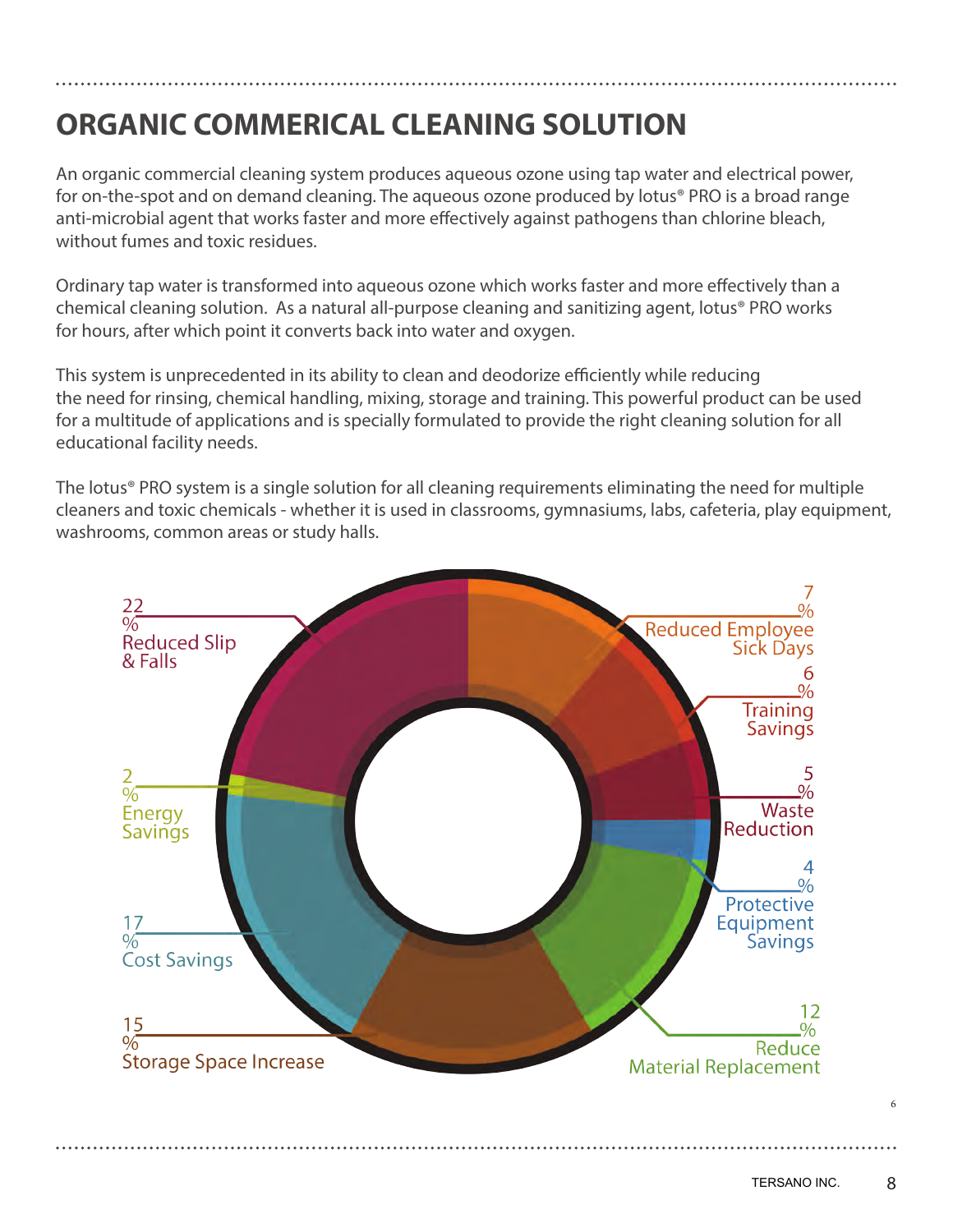# **THE EDUCATION SECTOR**

Using aqueous ozone as cleaning solution brings environmental sustainability to a whole new level in educational facility cleaning. Using this natural solution for all cleaning requirements eliminates the need for multiple cleaners and toxic chemicals - from dorms to common areas to study halls.

With zero toxic residuals and zero down-drain containments, aqueous ozone goes "beyond green", enhancing the educational experience for teachers, students and staff.

By reducing exposure to chemicals, bacteria, pathogens and other toxic chemicals, students, staff and teachers will be surrounded by a cleaner environment. In fact, healthier school environments have been shown to improve student focus, retention, and test scores; enhance teacher performance; and lower absenteeism among both students and teachers. $_4$ 

In addition to providing a safe clean environment in our schools, an aqueous ozone system eliminates the need to buy, store, dispose and train your custodial staff on the complexity of chemical cleaners.

Saving money in operations is yet another reason to use a more natural way of cleaning. By using an aqueous ozone cleaning option, you will get more cleaning for less money. Reducing your operating costs is easy because there no need for expensive chemical cleaners all while providing a safe and effective cleaning solution for your school. By freeing up funds that you would be spending on expensive chemical cleaners, there will be a substantial cost savings that can be recalculated in the schools for more teachers, supplies, equipment, activities and other learning tools.

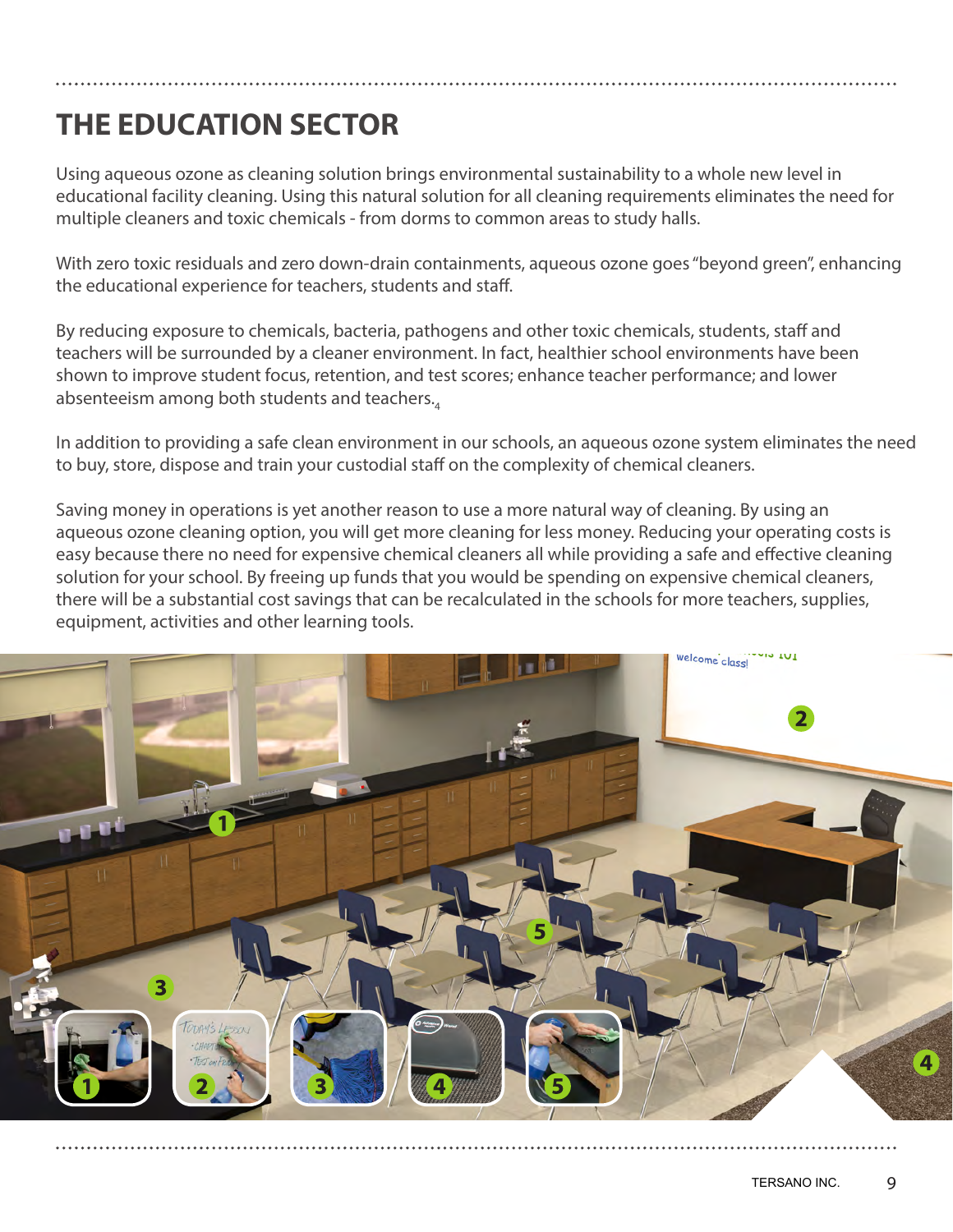## **SUMMARY**

There are so many reasons why schools should eliminate harsh chemicals from their cleaning supply shelves and switch to a more natural cleaning option. Studies show that more improved air quality will improve health and reduce student absenteeism. A healthier indoor environment leads to a better learning environment for our schools. It is vital that students, staff and teachers have the opportunity to learn in an environment that is a safe, healthy and free of harmful toxins.

Recognizing the fiscal and budgetary challenges facing educational school systems today, it is important to find creative ways to eliminate the unnecessary need for expenses in our schools each year. Replacing harsh chemical cleaners is just one small step to reduce costs while incorporating a healthier and safer cleaning alternative into our schools. The fact is that designing schools that follow "green" practices and incorporate safe cleaning methods will save schools money in the long run.

More importantly, it is about creating a healthier environment for students, staff and teachers in the education sector. These are not just buildings where we educate; they are much more than that. They provide a place for our kids to foster learning and academic achievement and shape their future successes.